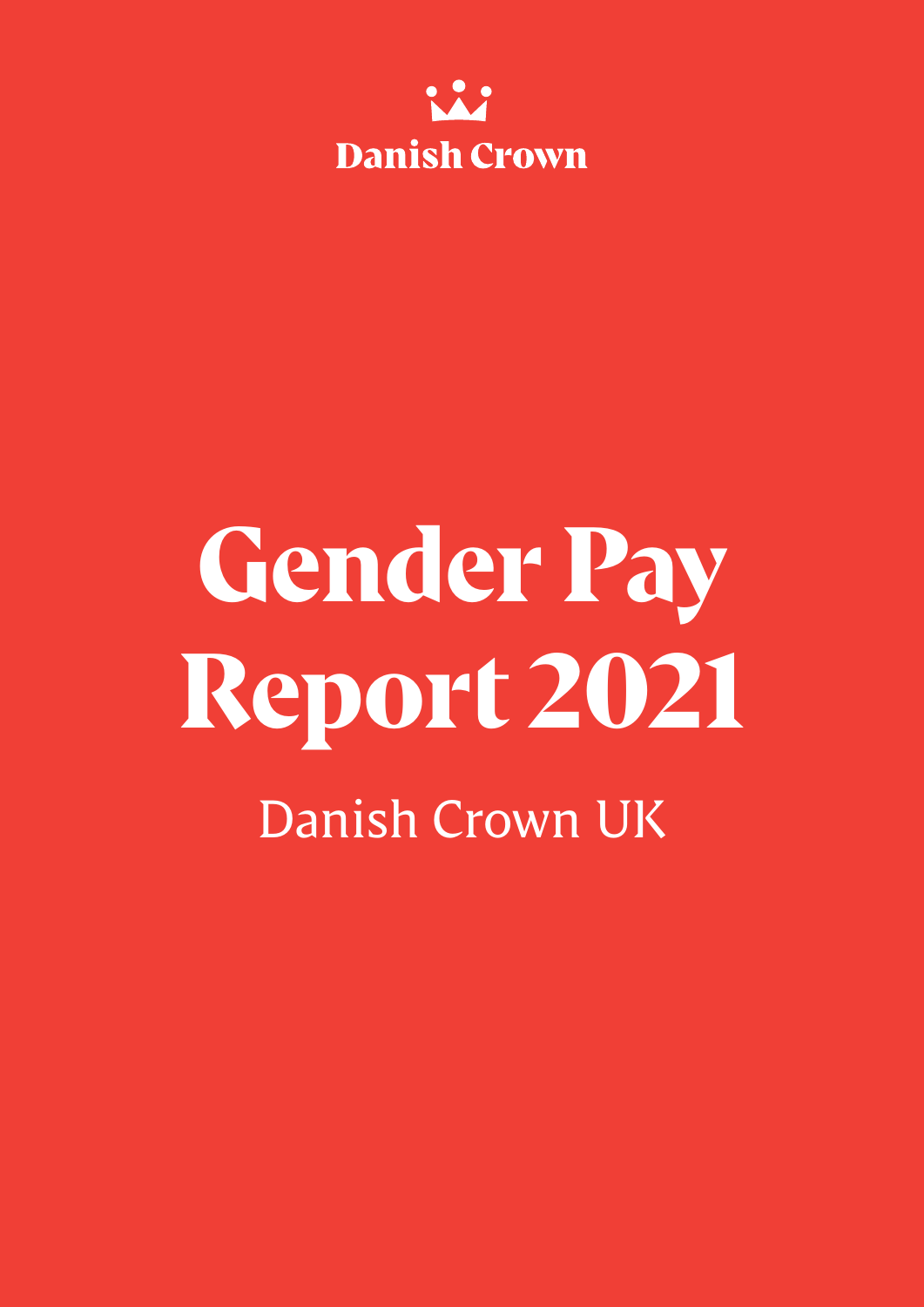### **Introduction**

Danish Crown UK Ltd. is part of the Danish Crown Group, one of the largest producers of meat in the world. Now over 130 years old, we pride ourselves on our heritage, expertise and innovative growth.

The gender pay report includes pay data for 536 workers employed over our 5 sites at London, Manchester, Halifax, Bugle and Warwick. Our site in Halifax is a bacon slicing plant, cutting our world famous Danish bacon. We have a gammon deboning plant in Bugle, our Manchester and London sites produce bespoke butchery for our foodservice customers and Warwick operates as a sales hub. 70% of employees in the sample are men and 30% of employees are women.

#### **Equal pay for equal work Proportion of men and women receiving bonus pay** The majority of our staff are employed at our production sites where we have clear grade and pay structures and equal opportunities for progression. The teams are paid the same rate according to their job role with no differences between men and women. *"Teams are paid the same rate according to their job role with no differences between men and women."* Men Women **79.8% 66.0%**

#### **Pay and bonus pay**

|                       | Pay Gap | <b>UK National</b><br>Statistics* | <b>Bonus</b> |
|-----------------------|---------|-----------------------------------|--------------|
| <b>Company Median</b> | 8.6%    | 15.4%                             | 24.1%        |
| <b>Company Mean</b>   | 15.1%   | 14.9%                             | 46.0%        |

*\*Office for National Statistics Annual Survey of Hours and Earnings (ASHE) 2021*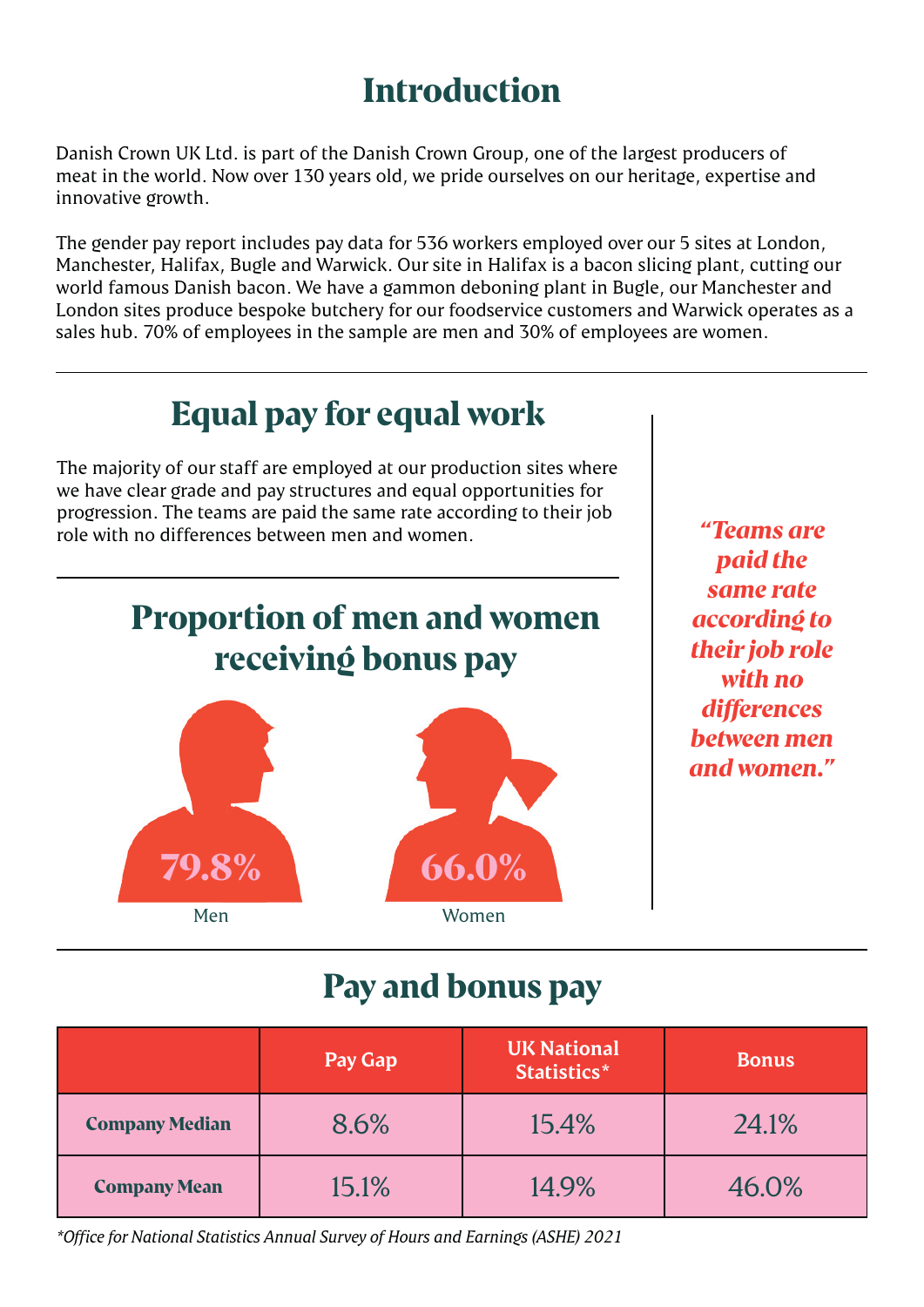### **Pay quartiles by gender**



## **Pay commentary**

The company has made steady progress in reducing the mean gender pay gap by 1% in 2018 and 2.6% in 2019 to achieve a mean gap of 13.7%, which was significantly lower than the national average. We are pleased to report that our 8.6% median gender pay gap in 2021 is significantly lower than the national average of 15.4% and is below that reported in 2019.

In 2020 a higher proportion of men in lower paid jobs were self-isolating and on furlough due to the Covid pandemic and their data was therefore excluded from the sample. The impact of this, combined with a TUPE transfer of several senior male colleagues, has increased the distribution of men in the upper middle and upper quartiles and increased our mean and median gender pay gap, though it is still broadly comparable with the national average. The company employs several women within the senior management teams and a significant number within the higher paid production positions.

#### **Bonus pay commentary**

The increased distribution of men in the upper middle and upper quartiles has also increased our gender bonus pay gap, though we are working hard to support progression to our more senior roles. This includes the launch of a global program to develop our top leaders and 50% of those enrolled are women. We have also introduced a mentoring program to support progression to our front line leadership roles and we have plans to extend this further.

The company operates a bonus scheme for most of the production roles at the company's largest production site. As the eligibility for bonus is applied equally to men and women there is a relatively even distribution of men and women receiving a bonus.